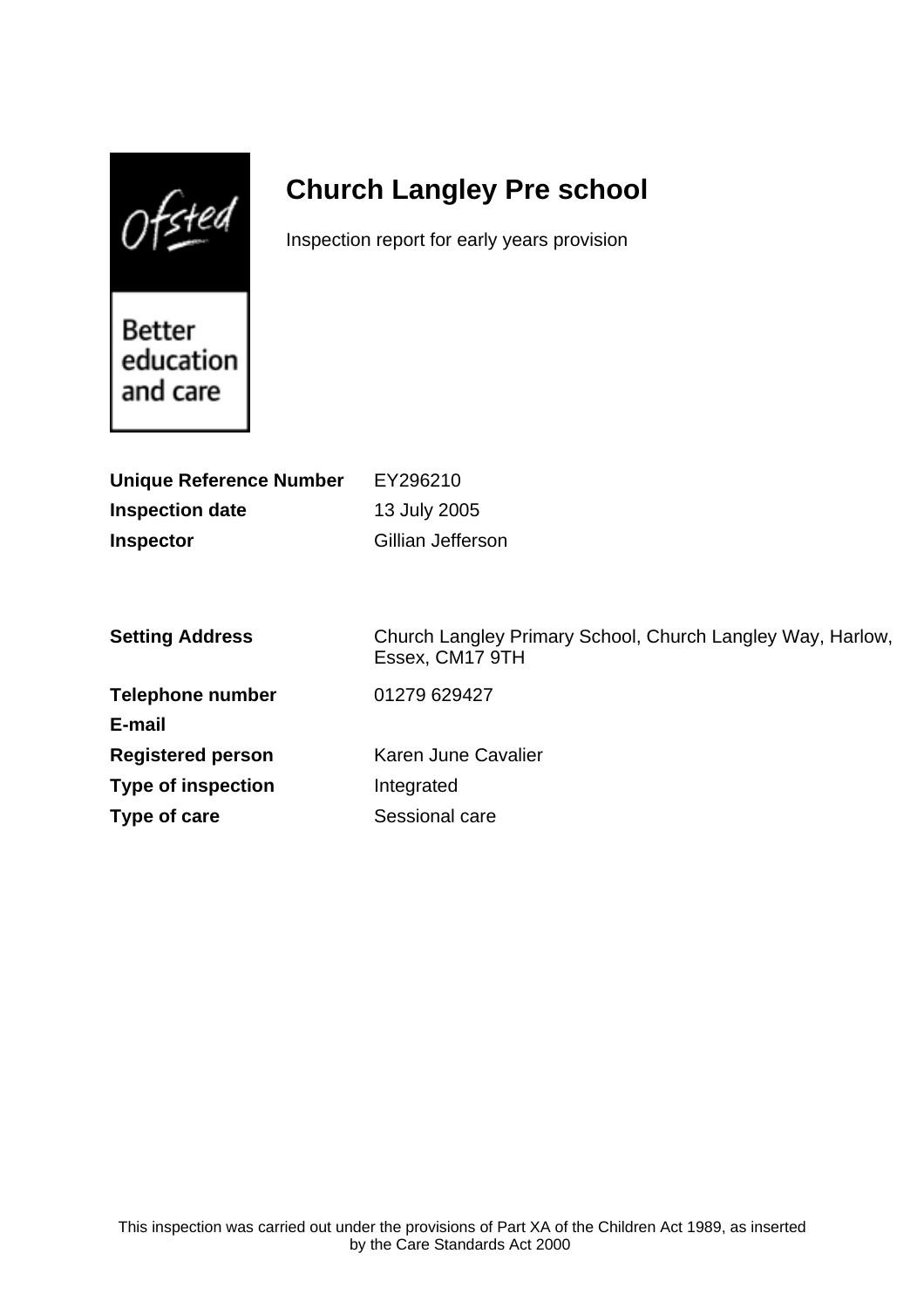## **ABOUT THIS INSPECTION**

The purpose of this inspection is to assure government, parents and the public of the quality of childcare and, if applicable, of nursery education. The inspection was carried out under Part XA Children Act 1989 as introduced by the Care Standards Act 2000 and, where nursery education is provided, under Schedule 26 of the School Standards and Framework Act 1998.

This report details the main strengths and any areas for improvement identified during the inspection. The judgements included in the report are made in relation to the outcomes for children set out in the Children Act 2004; the National Standards for under 8s day care and childminding; and, where nursery education is provided, the Curriculum guidance for the foundation stage.

The report includes information on any complaints about the childcare provision which Ofsted has received since the last inspection or registration or 1 April 2004 whichever is the later.

## **The key inspection judgements and what they mean**

Outstanding: this aspect of the provision is of exceptionally high quality Good: this aspect of the provision is strong Satisfactory: this aspect of the provision is sound Inadequate: this aspect of the provision is not good enough

For more information about early years inspections, please see the booklet Are you ready for your inspection? which is available from Ofsted's website: www.ofsted.gov.uk.

# **THE QUALITY AND STANDARDS OF THE CARE AND NURSERY EDUCATION**

On the basis of the evidence collected on this inspection:

The quality and standards of the care are satisfactory. The registered person meets the National Standards for under 8s day care and childminding.

The quality and standards of the nursery education are satisfactory.

## **WHAT SORT OF SETTING IS IT?**

Church Langley Pre-school is privately run. It was registered in 2004 and opened at the start of 2005. The pre-school operates from two rooms in a demountable building. It is situated on a primary school site, on the outskirts of a residential area of Harlow. A maximum of 40 children may attend the pre-school at any one time. The pre-school is open each weekday from 09.15 to 11.45 and from 13.30 to 15.30 on Tuesday, Wednesday and Thursday afternoons, for 33 weeks of the year. All children share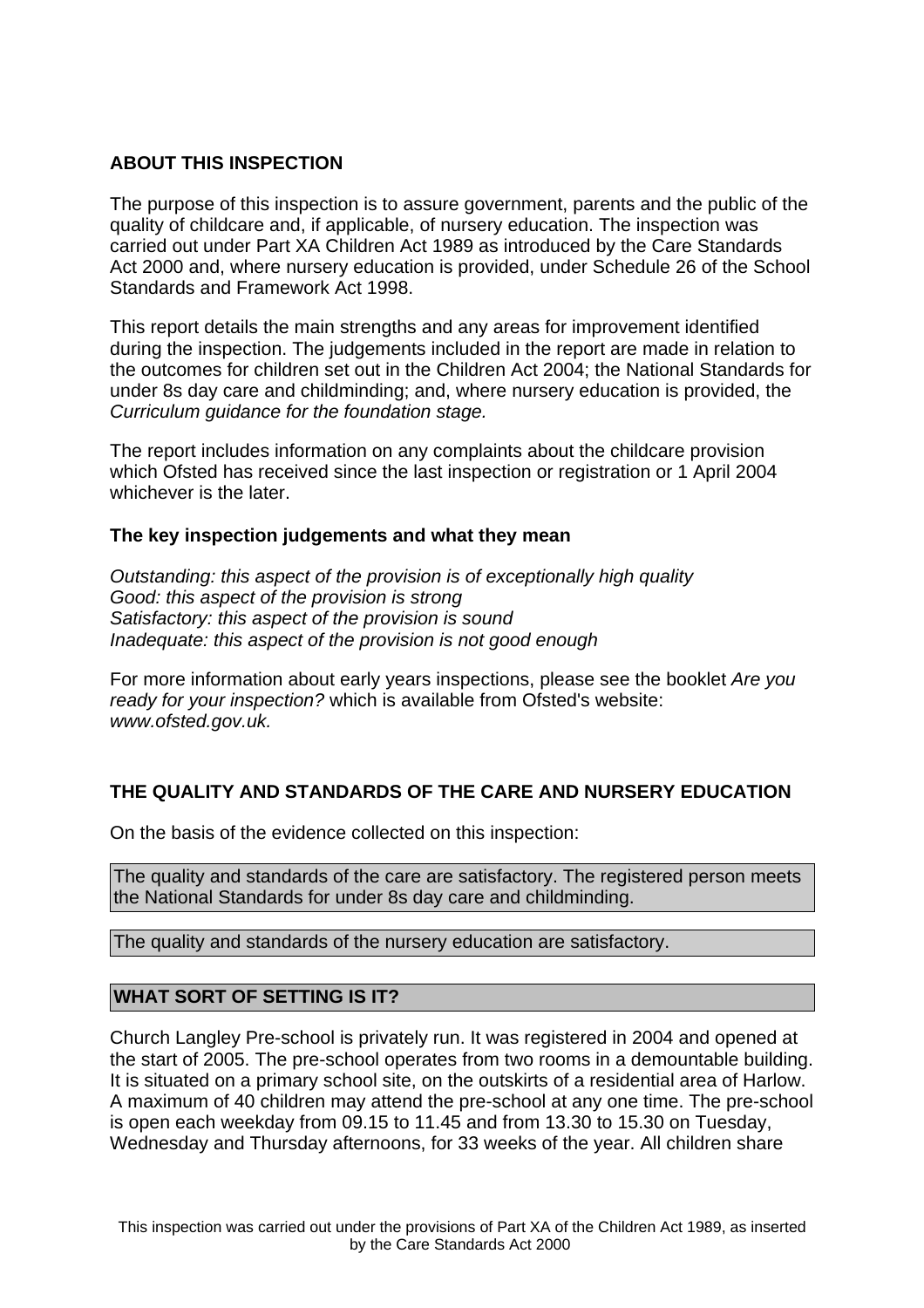access to a secure enclosed outdoor play area.

There are currently 35 children from 2 to 4 years on roll. Of these 28 children receive funding for nursery education. Children come from a wide catchment area. The pre-school currently supports a number of children with special educational needs.

The pre-school employs five staff and an additional two relief staff are available to cover sickness and emergencies. Three of the staff, including the manager hold appropriate early years qualifications. Two staff are working towards a recognised early year's qualification. The pre-school receives support from the local authority, the Area Special Needs Coordinator, Sure Start Project and has links with the adjoining primary school. The group is a member of the Pre-School Learning Alliance (PSLA).

# **THE EFFECTIVENESS OF THE PROVISION**

## **Helping children to be healthy**

The provision is satisfactory.

Children learn to be healthy. They adopt hygiene routines, such as hand-washing after toileting and before snack; and take precautions whilst outside in the sunshine, wearing hats brought from home. Staff help to prompt less confident children to wear them too, but do not yet provide spare hats for those who do not bring their own. Staff record all accidents and get signatures from parents and carers to show they have been informed. Two staff have first aid training to help them respond to accidents appropriately and procedures are also in place to care for children, should they become sick on the premises.

Children are able to have snacks and drinks at set times and in line with their dietary requirements. Drinking water is not available for children to select for themselves, except when playing outside; so children have to ask staff for a drink if they become thirsty. Children some times have healthy fruit snacks and at others have less healthy biscuits; but they are helped to become aware of healthy eating through planned activities.

Children have daily physical play either inside or in the garden area, weather permitting. They enjoy being active, but the limited space means children are not able to be energetic outside. Staff occasionally provide more energetic play inside, so that the children learn about the effect of exercise on their bodies. They learn to move in different ways and using equipment, including a small climbing frame. Although more able children are given insufficient challenge to build on their climbing and balancing skills; all children are given a wide range of opportunities to develop their physical skills in using a variety of tools and equipment.

## **Protecting children from harm or neglect and helping them stay safe**

The provision is satisfactory.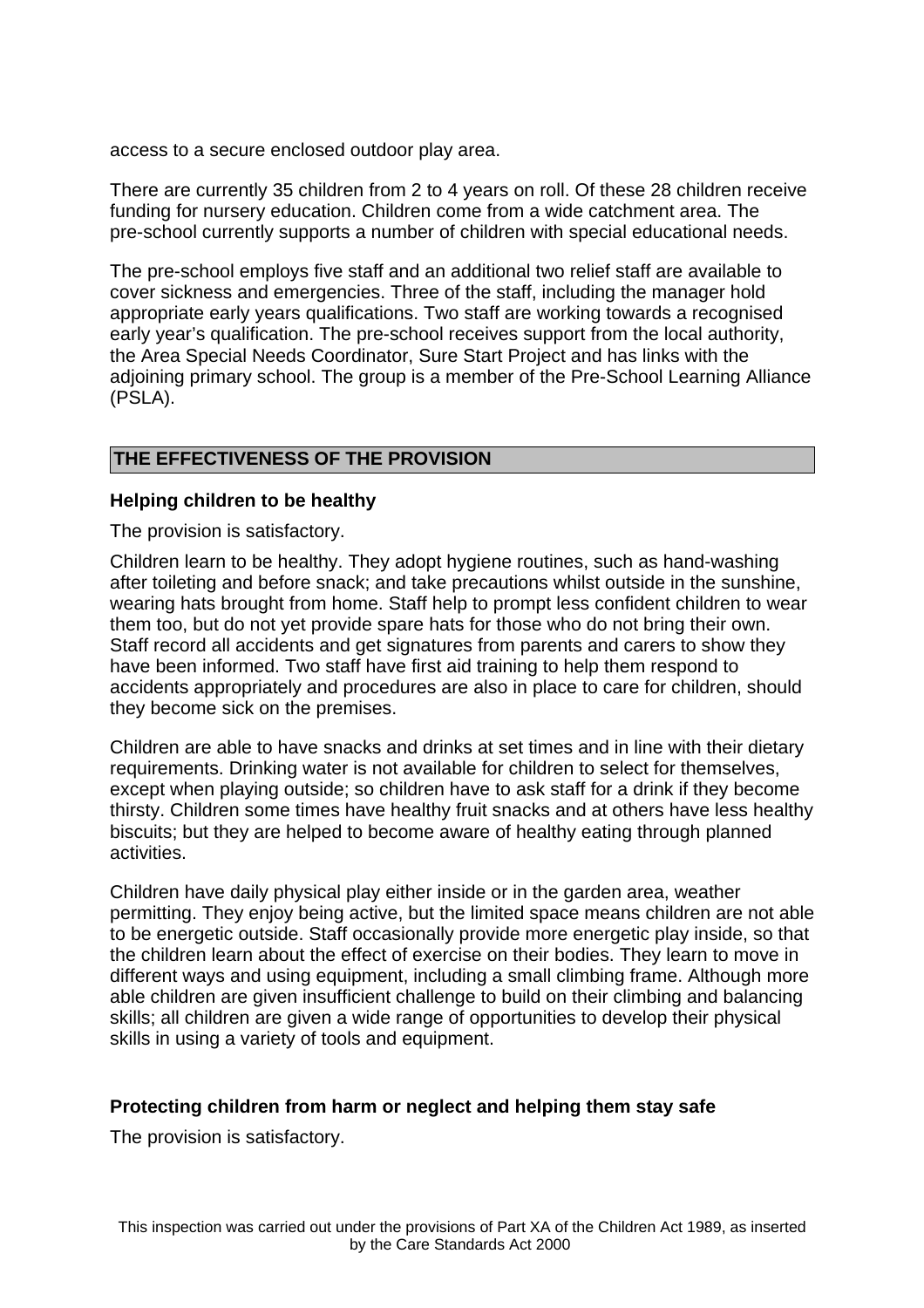Children's access to hazards is reduced by the safety equipment staff have put in place, such as socket covers, heater guards, and door entry system. The outside area is generally safe, but risks are increased slightly because of the presence of cracks in soil and stinging nettles. Staff have recently been awarded a grant to landscape the garden to make it more suitable and accessible for use all year round.

Children have access to safe, clean and well maintained equipment and generally suitable furniture. The only exception to this is the computer station. This is not appropriate for children as they are not able to sit comfortably and reach the key-board or mouse, without straining their necks to see the screen. Child accessible storage is in place, but not used independently by the children to select equipment of their own choosing. They do however make choices about which of the activities provided by staff to join in with.

Children are generally well protected. Staff are aware of the group's sound child protection policy and their responsibilities. However, some are still a little unconfident in this area and about the full range of possible indicators that should give cause for concern.

#### **Helping children achieve well and enjoy what they do**

The provision is satisfactory.

All children benefit from their access to a balanced range of activities and play opportunities that support their emotional, physical, social and intellectual development.

The two-year-old children have separate sessions where activities are organised to meet their needs. They learn to choose activities from the range available with support from staff, although occasionally they require more encouragement to join in and settle than staff provide. They enjoy playing together with the dolls in the play house. Staff play alongside them, sensitively encouraging and supporting them in acting out familiar situations, to cater for their dolls' needs. Children do not have to wait for equipment as there is plenty available to allow them to play alongside each other. Staff are not yet all familiar with the best practice guidance described within the 'Birth to three matters' framework but are expanding their knowledge and skills to enhance the provision.

#### Nursery Education

The quality of teaching and learning is satisfactory. Most staff have a basic knowledge of the foundation stage. The group's planning covers all six areas of learning. It provides clear links to the early learning goals for focus activities, but there is no information about how they are adapted to meet the children's individual needs. Less knowledgeable staff are also not given sufficient information to assist them in promoting learning and providing appropriate challenge whilst children are involved in other activities. All staff interact well with the children and are actively involved in the activities alongside them. Most ask the children questions to confirm their understanding and prompt them to move on in their thinking, with some degree of success. Occasionally though, staff are a little more concerned about children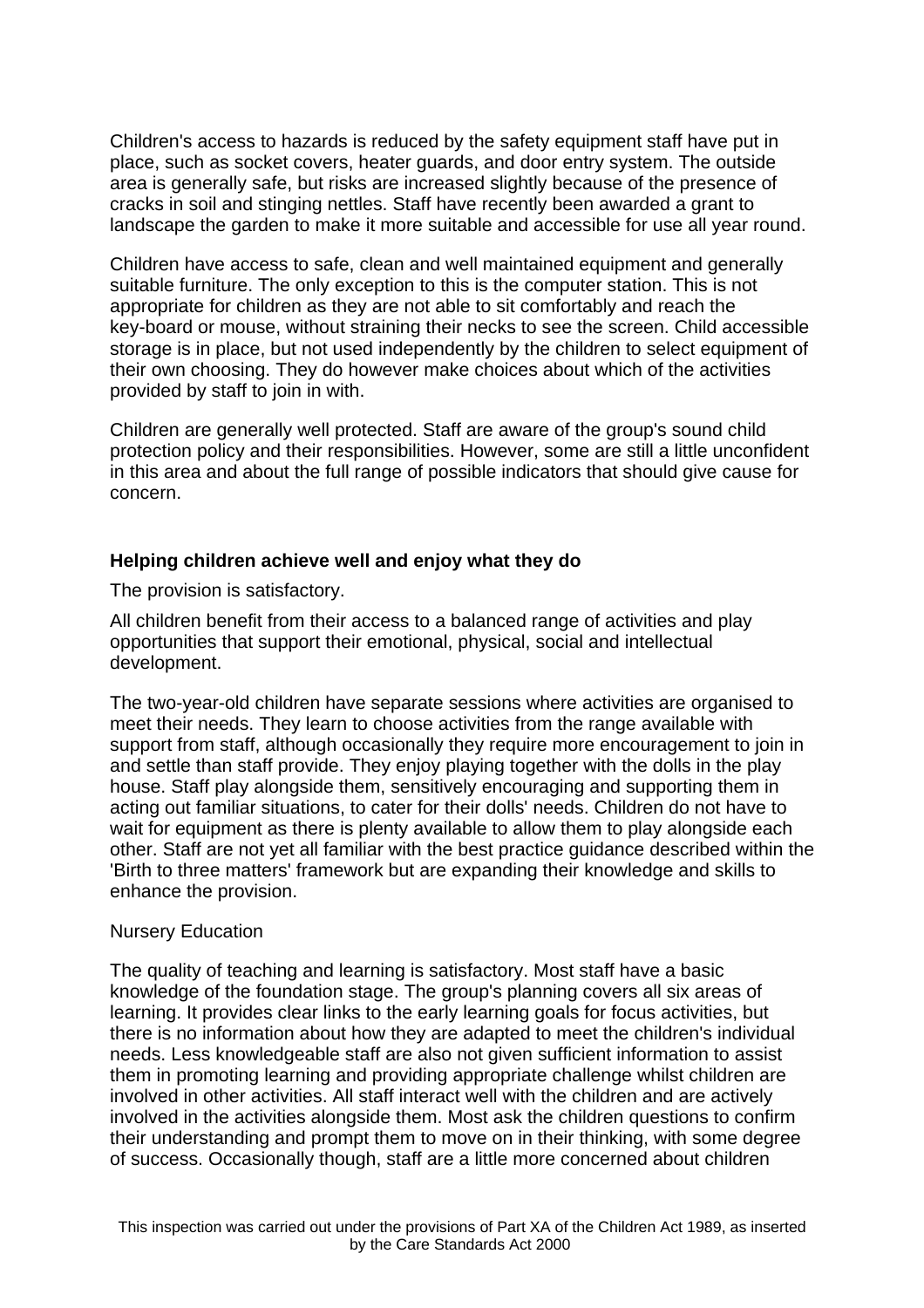completing activities and ticking them off their list, rather than the learning they cover. In addition, a fair amount of work is reliant on worksheets and pre-cut or drawn templates, this reduces the more able children's chance to practice skills and become independent, particularly in their creative work.

Children's development is observed and assessed during daily focus activities. Notes are recorded centrally and then transferred to each child's record of achievement towards the early learning goals. This reliance on planned activities to assess skills rather than observing children and their achievements throughout the session, also means that the children records are not sufficiently up to date to ensure staff know where each child's development is at any given time. There is also no clear link between the assessment records and planning, to show how they are continuing to meet the children's developmental needs at all times and help them take the next steps.

Children are generally keen and actively involved throughout the session. They form strong relationships with each other and with staff. They make choices from the equipment available and are independent in their personal care. However, there are not enough chance for children to become highly independent by freely selecting equipment for themselves, or by playing an active role in daily routines such as setting up for snack time. This means staff miss good opportunities to encourage the children to calculate and problem solve, as well as develop their physical skills further by pouring their own drinks and preparing their snacks. Children's art work is often overly led by staff. Whilst making collage apples, children were not able to chose and discuss what colour they would theirs to be; as the colour was pre-determined by the red crepe paper the staff had put out. Children succeed at a range of puzzles, but are quite often operating well within their capabilities. Circle time is however very good and used well by staff to promote the children's knowledge and understanding of the world, communication skills and counting. Children recognise the numbers used for the date. They become aware of words from different languages, seen displayed on the weather board. The children also learn to confidently share events and experiences from their home-life with others.

## **Helping children make a positive contribution**

The provision is satisfactory.

Children are able to access sufficient resources that promote inclusion and equal opportunity for all. They positively reflect the children attending the group and the wider community. Staff carry out audits to monitor their equal opportunity provision and highlight areas they feel they should address. Staff have also worked hard to make the resources they have created themselves inclusive, by showing people from other cultures and back grounds and writing labels in a range of languages.

Staff work with parents, carers and other professionals to support all children, including those with special needs. Although they take time to gather information about each of the children's needs from parents and carers, this is not yet working to support them in meeting the needs of all the children attending the group.

Children are generally well behaved. A small number show more challenging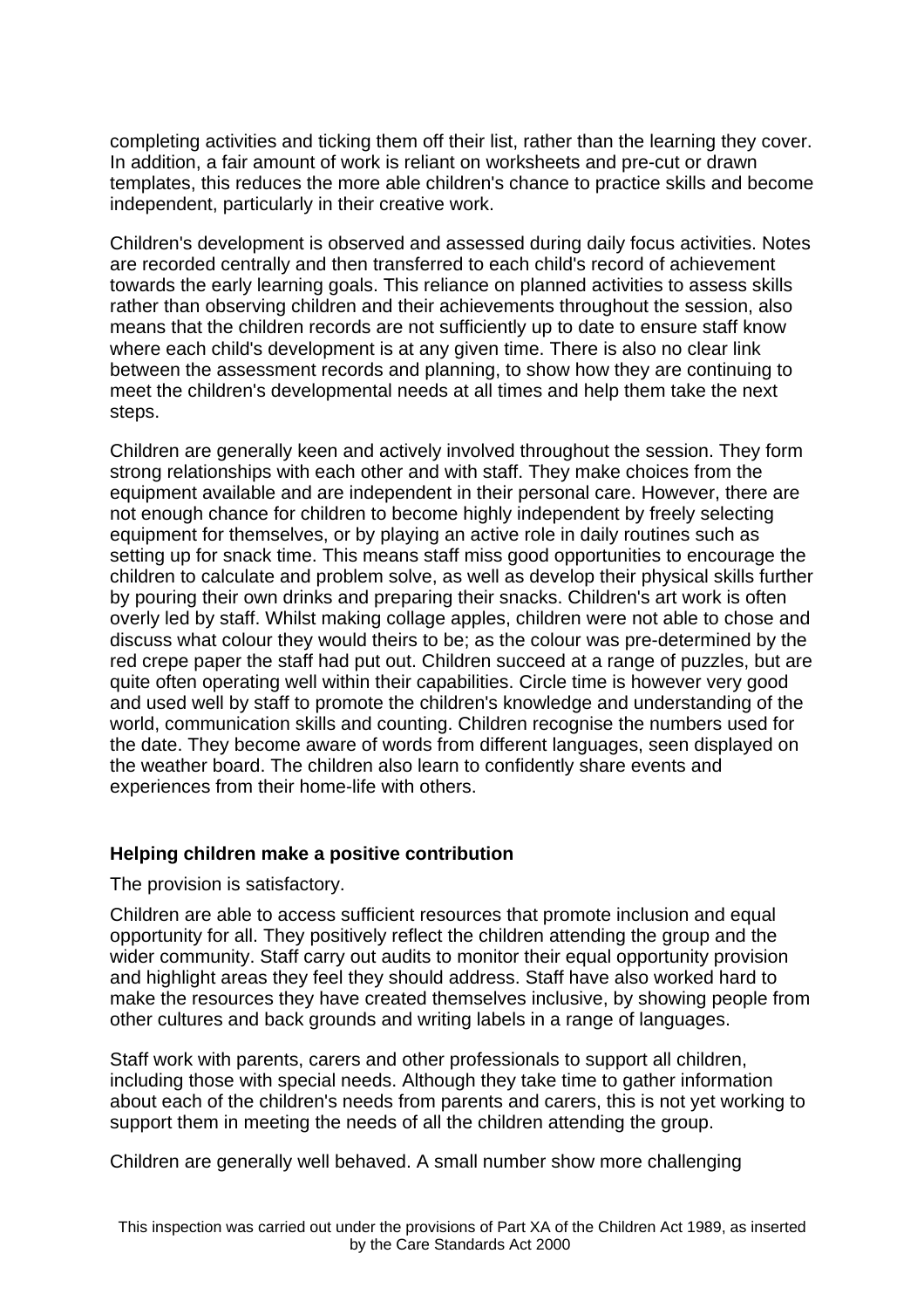behaviour and the staff adopt strategies to teach the children to behave acceptably, unfortunately their efforts to use positive reinforcement of acceptable behaviour do not always succeed. At times they inadvertently reinforce unacceptable behaviour. Although staff have exhausted their known strategies to handle a few of the children's behaviour, they regularly explain clearly what is right or wrong and try to distract children to prevent situations. Some staff are skilled in this, but a few inconsistencies in staff behaviour management mean that some children, are not always given the reinforcement they need to learn to make the correct choice about what they should or shouldn't do.

Staff are developing sound relationships with most parents and carers. However, they occasionally adapt their practice too quickly in order to please, in response to requests, rather than delivering the activities and care that more appropriately meet the needs of the children. For example, by restricting the children's independent access to paint to prevent them getting it on their clothes, they are actually stifling children's freedom of expression, imagination and creativity. Staff recognise that it is important for children's development to be able to freely access equipment and resources, but have yet to communicate this to all parents and carers so they can all successfully work together to support the children's development.

Partnership with parents and carers is satisfactory. Staff keep parents and carers well informed through an abundance of information about early years, the foundation stage, planning and general practices in the group. This is made available in the hall and on several notice-boards. Parents and carers are made aware they can see their children's development records by prior arrangement and termly meetings with their key workers are offered. They are told about topics and themes through newsletters. Staff also give verbal feedback and occasionally write about the children's learning and achievements on work that is sent home. Although the relationships are not yet allowing parents and carers to effectively work with staff to meet all the children's developmental needs, they are in most cases.

Overall, the children's spiritual, moral, social and cultural development is fostered.

## **Organisation**

The organisation is satisfactory.

All required documentation, policies and procedures are in place. Ofsted is kept informed about staff changes and the required checks are completed for new members of staff. The group induct their staff well, and carry out appraisals regularly. Staff training is organised to meet individual needs as well as the needs of the group to maintain the provision, although some difficulties have been experienced in accessing courses since registration. Staff deployment ensures that unvetted persons are prevented from accessing premises or having unsupervised contact with children; and that required staff to child ratios are met at all times.

The staff use the two classrooms well to give the children plenty of space to play and learn and provide a balanced range of activities. This in enhanced further because the numbers of children attending each session have been kept much lower than the registration condition actually permits. Although the outside area is used each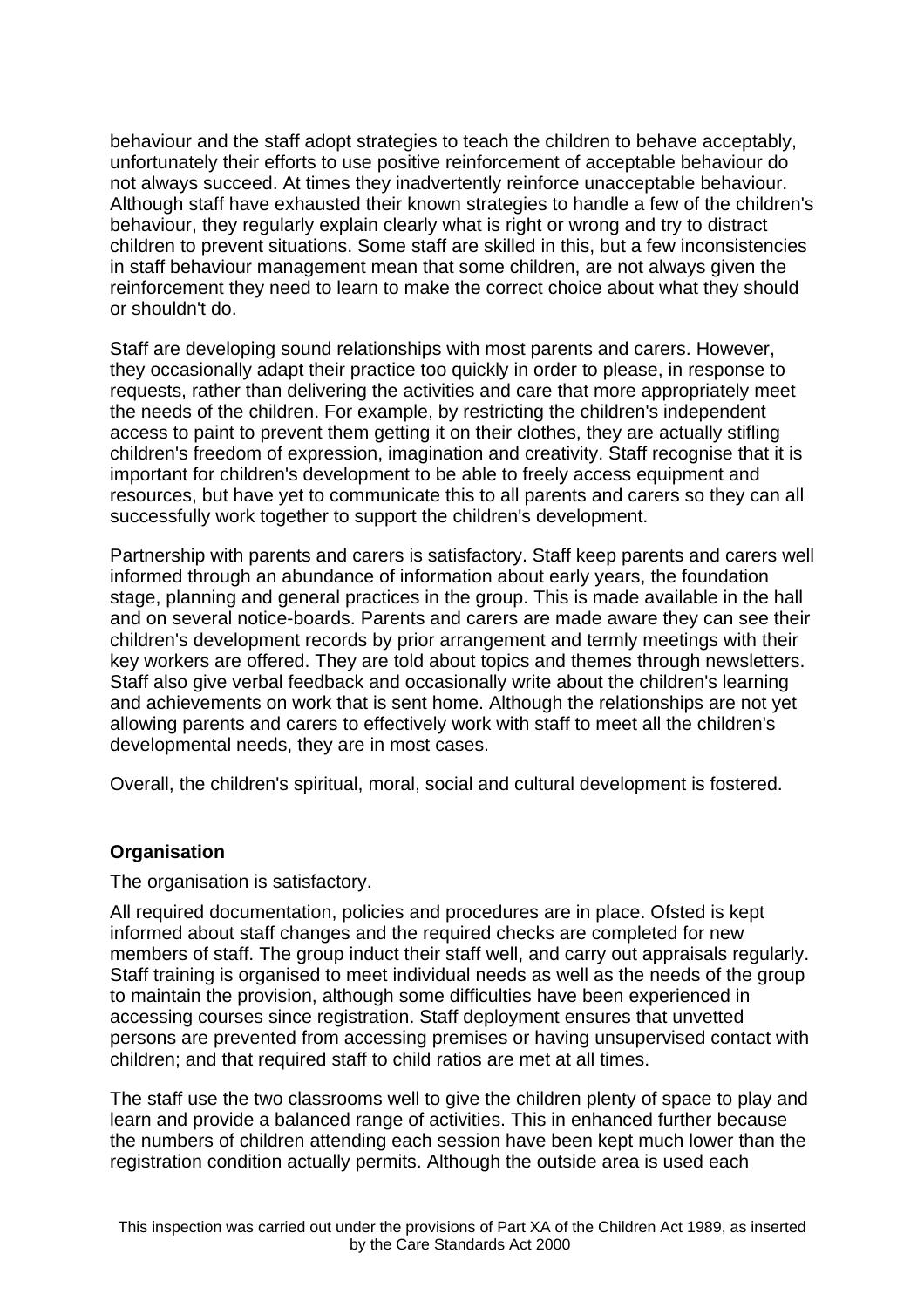session, it is not yet being used to its full potential as a learning environment, as outdoor play is restricted to set times and dependent on the weather. Staff are currently drawing up plans for this area to be landscaped so it may be more widely used.

The leadership and management of the group is satisfactory. Staff work together to come up with ideas for planning which is then recorded by the manager. Although not all staff are confident in their knowledge and understanding of the foundation stage, training has been organised to meet their needs and those of the group, in delivering their planned 'curriculum'. The group are still developing procedures to monitor the quality of their nursery education provision; but their audits and staff appraisal systems are a sound start.

Overall, the needs of the full range of children who attend are met.

## **Improvements since the last inspection**

Not applicable as this is the first inspection of day care and nursery education at these premises since registration.

## **Complaints since the last inspection**

There are no complaints to report.

# **THE QUALITY AND STANDARDS OF THE CARE AND NURSERY EDUCATION**

On the basis of the evidence collected on this inspection:

The quality and standards of the care are satisfactory. The registered person meets the National Standards for under 8s day care and childminding.

The quality and standards of the nursery education are satisfactory.

## **WHAT MUST BE DONE TO SECURE FUTURE IMPROVEMENT?**

#### **The quality and standards of the care**

To improve the quality and standards of care further the registered person should take account of the following recommendation(s):

- increase staff awareness and use of a range of strategies to support all children in developing acceptable behaviour
- increase partnership with parents and carers to ensure all children's needs are effectively supported.